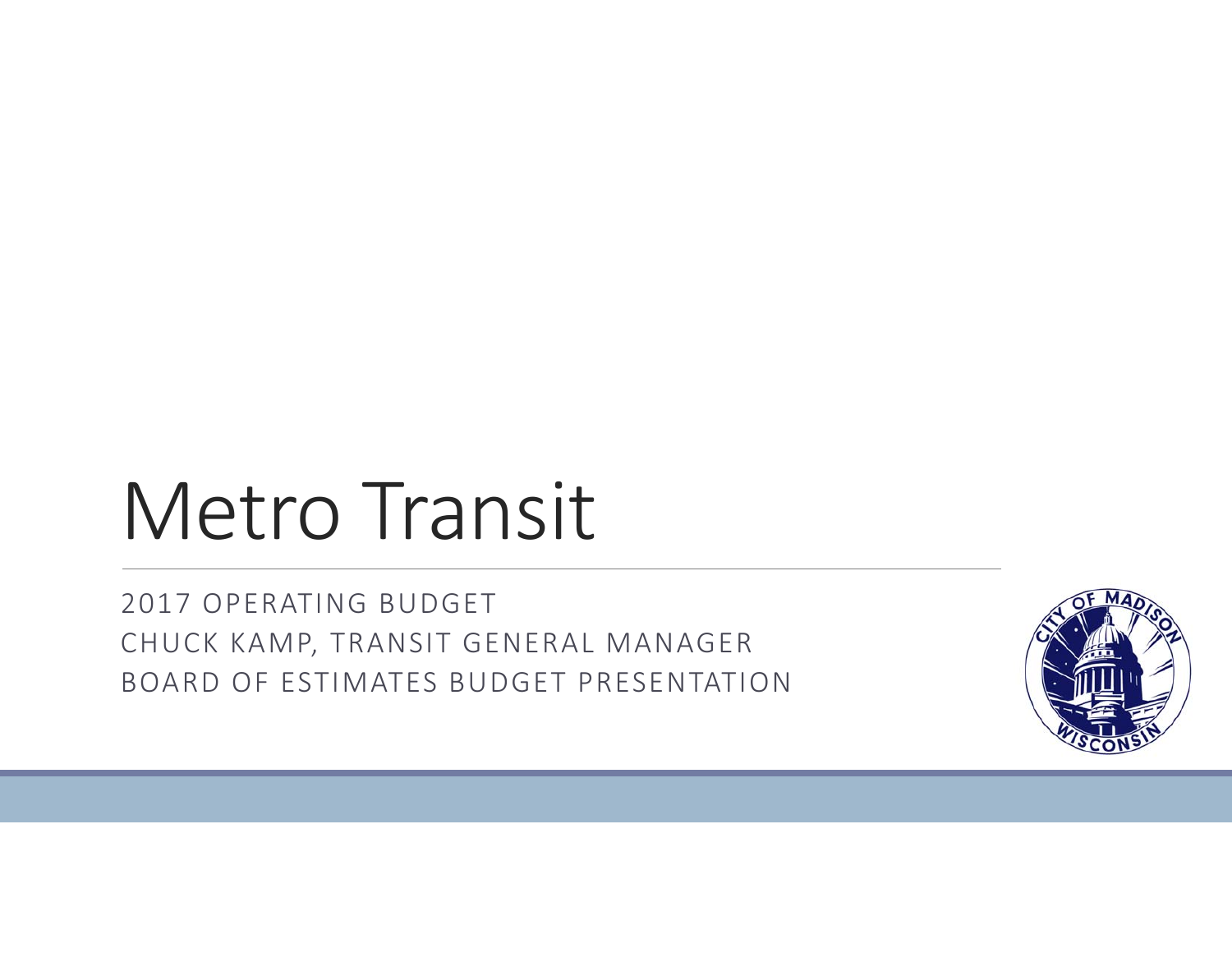## Agency Mission & Services

#### MISSION

#### **SERVICES**

It is the mission of Metro Transit, through the efforts of dedicated, well‐trained employees to provide safe, reliable, convenient and efficient public transportation to the citizens and visitors of the Metro service area.

- 1.Fixed Route
- 2.Paratransit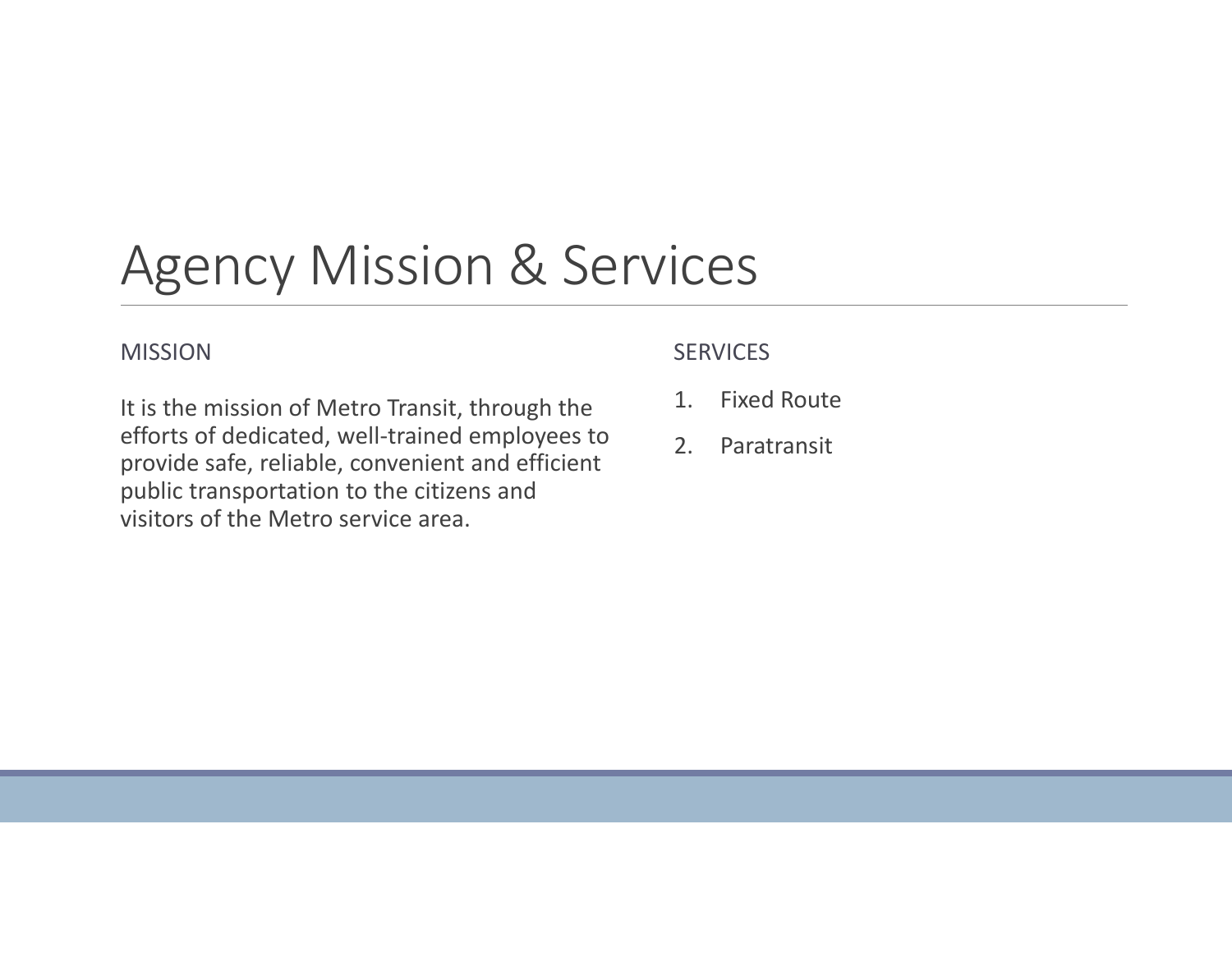### Budget Summary

#### **Budget by Service**

| <b>Request</b>                    |                            | <b>2017 Executive</b>      |
|-----------------------------------|----------------------------|----------------------------|
| <b>Fixed Route</b><br>Paratransit | \$9,314,424<br>\$3,090,584 | \$8,636,098<br>\$3,147,241 |
| <b>TOTAL</b>                      | \$12,405,008               | \$11,783,339               |

#### **Authorized Positions**

- Total Authorized Count: 475.60
- Changes from 2016: No Change in the number of positions.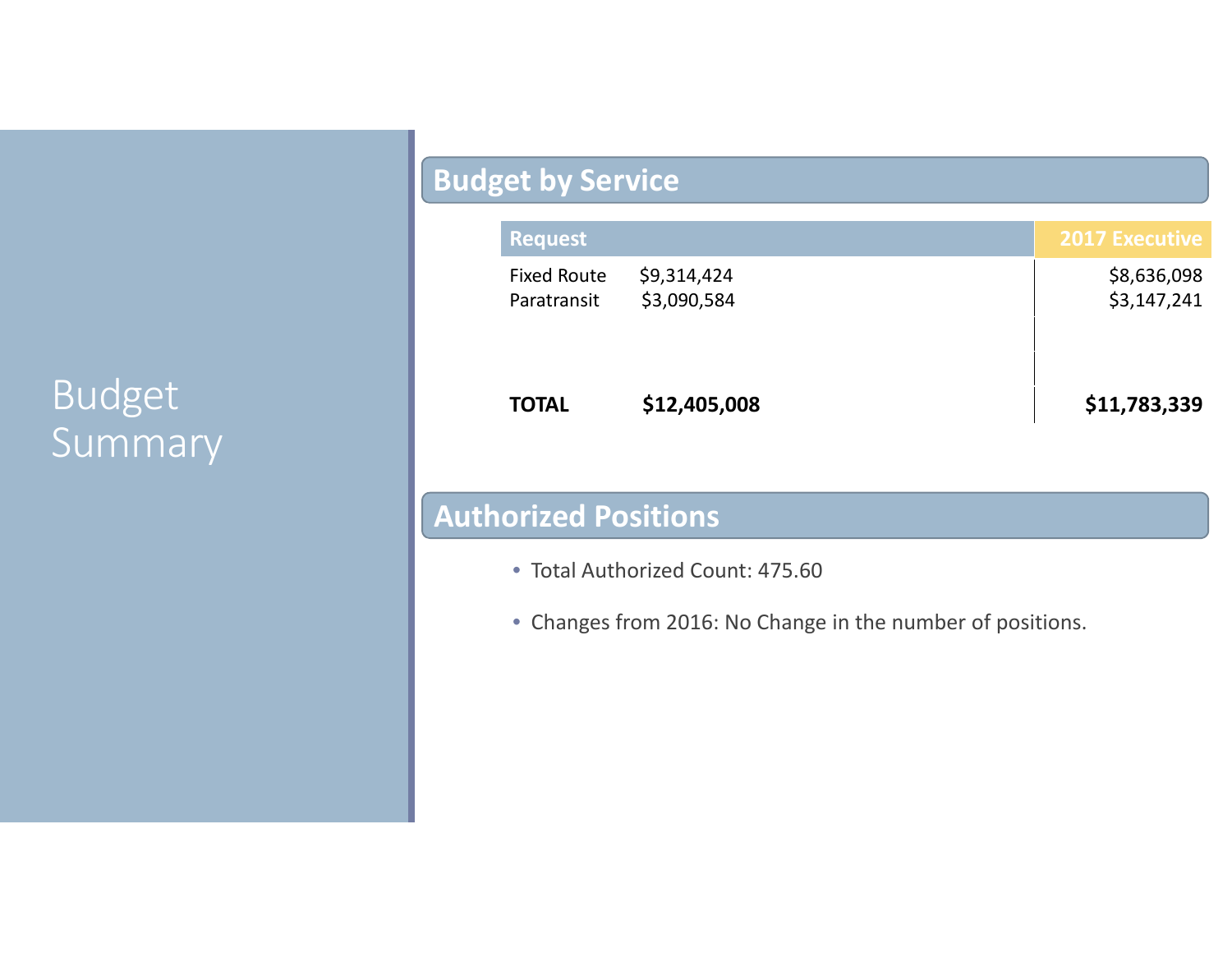### Change Table: 2016 to 2017

| 2016 Adopted                                                                     | 12,380,384  |  |
|----------------------------------------------------------------------------------|-------------|--|
| <b>Adjustments with No Service Impact</b>                                        |             |  |
| Increase in passenger revenue due to fare increase adopted in August 2016        | (530,000)   |  |
| Increase in advertising revenue for anticipated bus wrap contracts               | (315,000)   |  |
| Decrease in anticipated farebox revenue                                          | 128,000     |  |
| Increase in Miscellaneous Revenue                                                | 5,789       |  |
| Adjustment to reflect Transit Coach Driver position turnover rate                | (1,000,000) |  |
| 2017 Pay Increase (Civilian)                                                     | 117,752     |  |
| 2017 Pay Increase (Teamster)                                                     | 336,959     |  |
| Net increase to salaries for leave payout adjustments                            | 285,116     |  |
| Increase in Retirement Costs based on 2017 WRS rates                             | 73,425      |  |
| Adjustment to Health Insurance based on 2017 rates                               | (360, 274)  |  |
| Increase to Wage Insurance and FICA                                              | 42,553      |  |
| Adjustment for fuel savings with 2017 contracted diesel price                    | (498,000)   |  |
| Adjustment to machinery and equipment reflecting fewer planned purchases in 2017 | (170,000)   |  |
| Increase in cost of bus parts due to environmental standards requirements        | 250,000     |  |
| Change in allocation of Worker's Compensation & Insurance costs                  | 144,824     |  |
| Increase in general liablity insurance costs                                     | 330,400     |  |
| Increase in costs for advertising services                                       | 250,000     |  |
| Increase in facility rental and improvements                                     | 115,000     |  |
| Increase in training and armored car services                                    | 8,400       |  |
| Change in allocation of Fleet charges                                            | 6,907       |  |
| Decrease in utilities costs                                                      | (52, 520)   |  |
| Decrease in Inter Departmental Billings                                          | (12, 877)   |  |
| Increase in Debt Service                                                         | 246,501     |  |
| 2017 Executive Budget                                                            |             |  |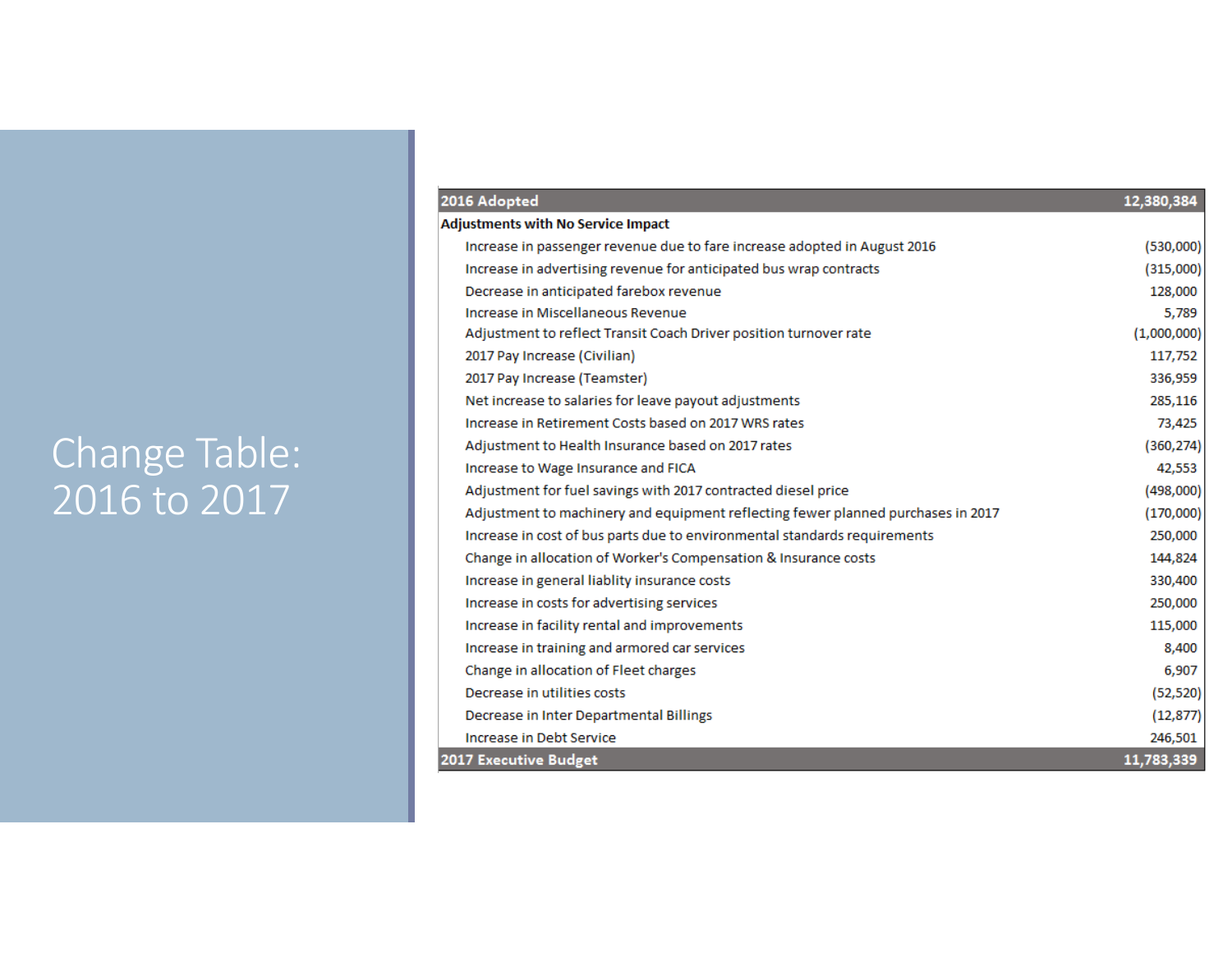# 2017 Budget Highlights

- Continue to lease 2422 and Middleton facilities
- Diesel locked in at \$2.36/ gallon for <sup>a</sup> savings of (\$498,000)
- Increase in cost of bus parts due to environmental standards \$250,000
- Fewer machinery and equipment purchases in 2017 (\$170,000)
- Decreasing salaries to reflect the actual turnover rate of Drivers (1,000,000)
- Increasing passenger revenue to reflect the bus fare increase adopted in August 2016 (\$530,000)
- Increasing advertising revenues net of costs due to growth in demand (\$65,000)